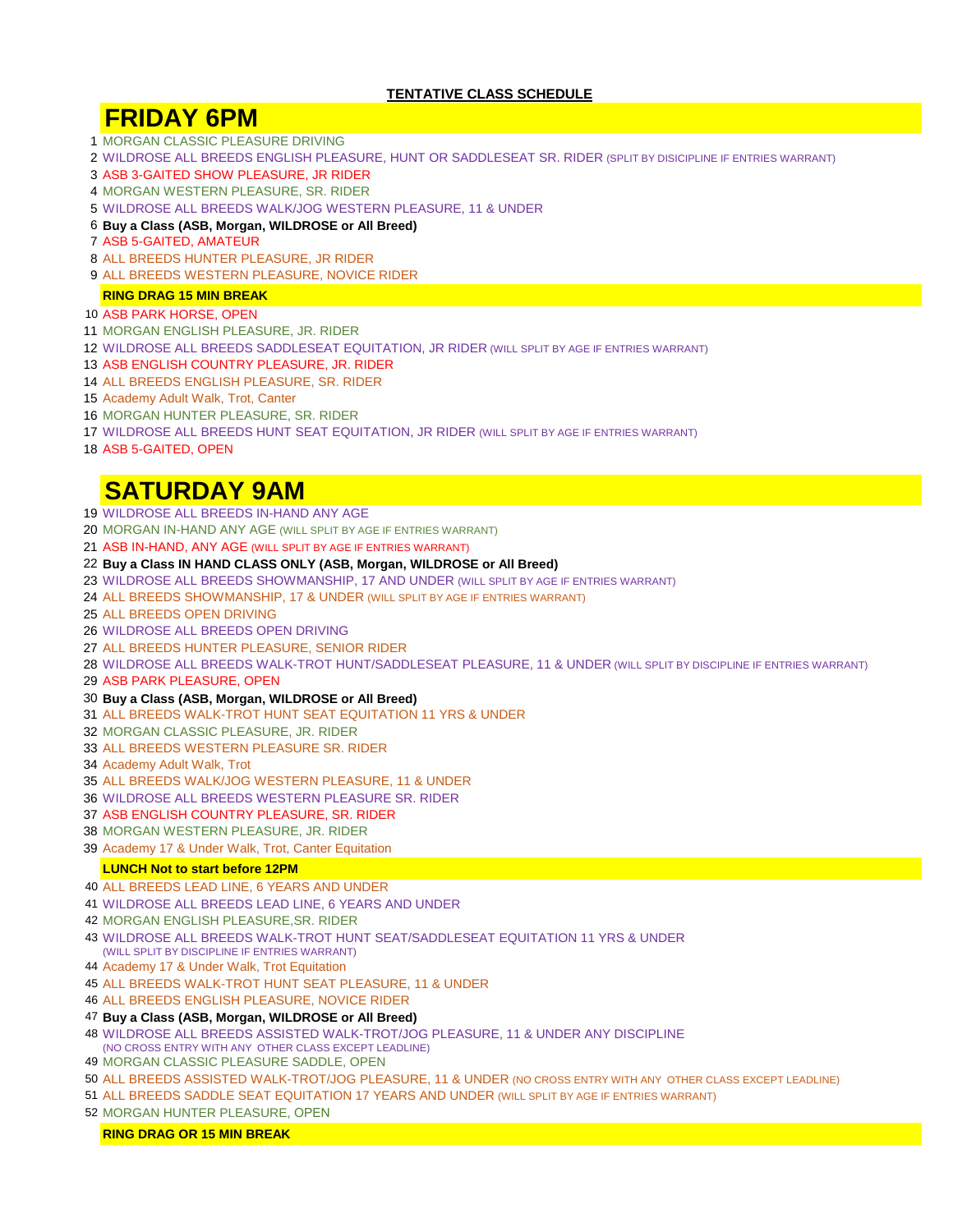- 53 MORGAN PLEASURE DRIVING, OPEN
- WILDROSE ALL BREEDS WESTERN EQUITATION, JR RIDER (WILL SPLIT BY AGE IF ENTRIES WARRANT)
- ASB 3-GAITED SHOW PLEASURE, OPEN
- ALL BREEDS WESTERN EQUITATION, JR RIDER
- Academy 17 & Under Walk, Trot, Canter
- ALL BREEDS WALK-TROT SADDLESEAT PLEASURE, 11 & UNDER
- MORGAN CLASSIC PLEASURE, SR. RIDER
- ALL BREEDS HUNT SEAT EQUITATION, 17 AND UNDER (WILL SPLIT BY AGE IF ENTRIES WARRANT)
- WILDROSE ALL BREEDS WESTERN PLEASURE, NOVICE RIDER
- ASB ENGLISH COUNTRY PLEASURE, OPEN
- Academy 17 & Under Walk, Trot
- ALL BREEDS WALK-TROT WESTERN EQUITATION, 11 & UNDER
- ALL BREEDS ENGLISH PLEASURE, JR. RIDER
- WILDROSE ALL BREEDS ENGLISH PLEASURE HUNT OR SADDLESEAT JR. RIDER (SPLIT BY DISICIPLINE IF ENTRIES WARRANT)

#### **SUPPER not to start before 6PM**

- ASB PARK AMATEUR
- ALL BREEDS HUNTER PLEASURE, NOVICE RIDER
- MORGAN WESTERN PLEASURE, OPEN
- **Buy a Class (ASB, Morgan, WILDROSE or All Breed)**
- WILDROSE ALL BREEDS EQUITATION, JR. RIDER STAKE ANY DISCIPLINE (SPLIT BY DISICIPLINE IF ENTRIES WARRANT) (QUALIFIER 12, 17 AND 54)
- ALL BREEDS WESTERN PLEASURE, JR. RIDER
- MORGAN HUNTER PLEASURE, JR RIDER

#### **RING DRAG OR 15 MIN BREAK**

- 74 ALL BREEDS ENGLISH PLEASURE, JACKPOT "Ride for Papa Paul" class with \$700 purse added
- WILDROSE ALL BREEDS ENGLISH PLEASURE, HUNT OR SADDLESEAT NOVICE RIDER (SPLIT BY DISICIPLINE IF ENTRIES WARRANT)
- ASB 3-GAITED SHOW PLEASURE, SR. RIDER
- ALL BREEDS WESTERN PLEASURE OPEN
- ALL BREEDS HUNTER PLEASURE JACKPOT
- **Buy a Class (ASB, Morgan, WILDROSE or All Breed)**
- MORGAN ENGLISH PLEASURE, OPEN
- RIDE A FIVER

# **SUNDAY 9 AM**

- ALL BREEDS OPEN DRIVING, STAKE (QUALIFIER CLASS 25)
- ALL BREEDS ENGLISH PLEASURE, OPEN
- **Buy a Class (ASB, Morgan, WILDROSE or All Breed)**
- ALL BREEDS WALK-TROT SADDLESEAT EQUITATION 11 YRS & UNDER
- ASB PARK AMATEUR STAKE (QUALIFIER 67)
- ALL BREEDS ENGLISH PLEASURE MAIDEN RIDER (HUNT OR SADDLESEAT)
- Academy Walk, Trot Stake (Qualifiers 34 & 63)
- MORGAN CLASSIC PLEASURE SADDLE, STAKE (QUALIFIER 32, 49, AND 59)
- ALL BREEDS WALK/JOG WESTERN PLEASURE,11 & UNDER, STAKE (QUALIFIER 35)

#### **RING DRAG OR 15 MIN BREAK**

- MORGAN PLEASURE DRIVING STAKE (QUALIFIER 53)
- ASB ENGLISH COUNTRY PLEASURE, STAKE (QUALIFIER 13, 37, AND 62)
- WILDROSE ALL BREEDS WESTERN PLEASURE, JR. RIDER
- ALL BREEDS WESTERN PLEASURE MAIDEN RIDER

#### **Buy a Class (ASB, Morgan, WILDROSE or All Breed)**

- MORGAN ENGLISH PLEASURE STAKE (QUALIFIER 11, 42 AND 80)
- ALL BREEDS HUNTER PLEASURE, OPEN
- WILDROSE ALL BREEDS WALK-TROT PLEASURE, 11 & UNDER STAKE ANY DISCIPLINE (WILL SPLIT BY DISCIPLINE IF ENTRIES WARRANT) (QUALIFIER 5 AND 28)
- ASB 5-GAITED AMATEUR STAKE (QUALIFIER 7)

#### **LUNCH**

- MORGAN CLASSIC PLEASURE DRIVING STAKE (QUALIFIER 1)
- WILDROSE ALL BREEDS OPEN DRIVING, STAKE (QUALIFIER CLASS 26)
- ALL BREEDS HUNTER PLEASURE JUNIOR/NOVICE HORSE (WILL BE SPLIT IF ENTRIES WARRANT)
- ALL BREEDS WALK/TROT SADDLESEAT PLEASURE, 11 AND UNDER, STAKE (QUALIFIER 58)
- Academy Walk, Trot, Canter Stake (Qualifiers 15 & 57)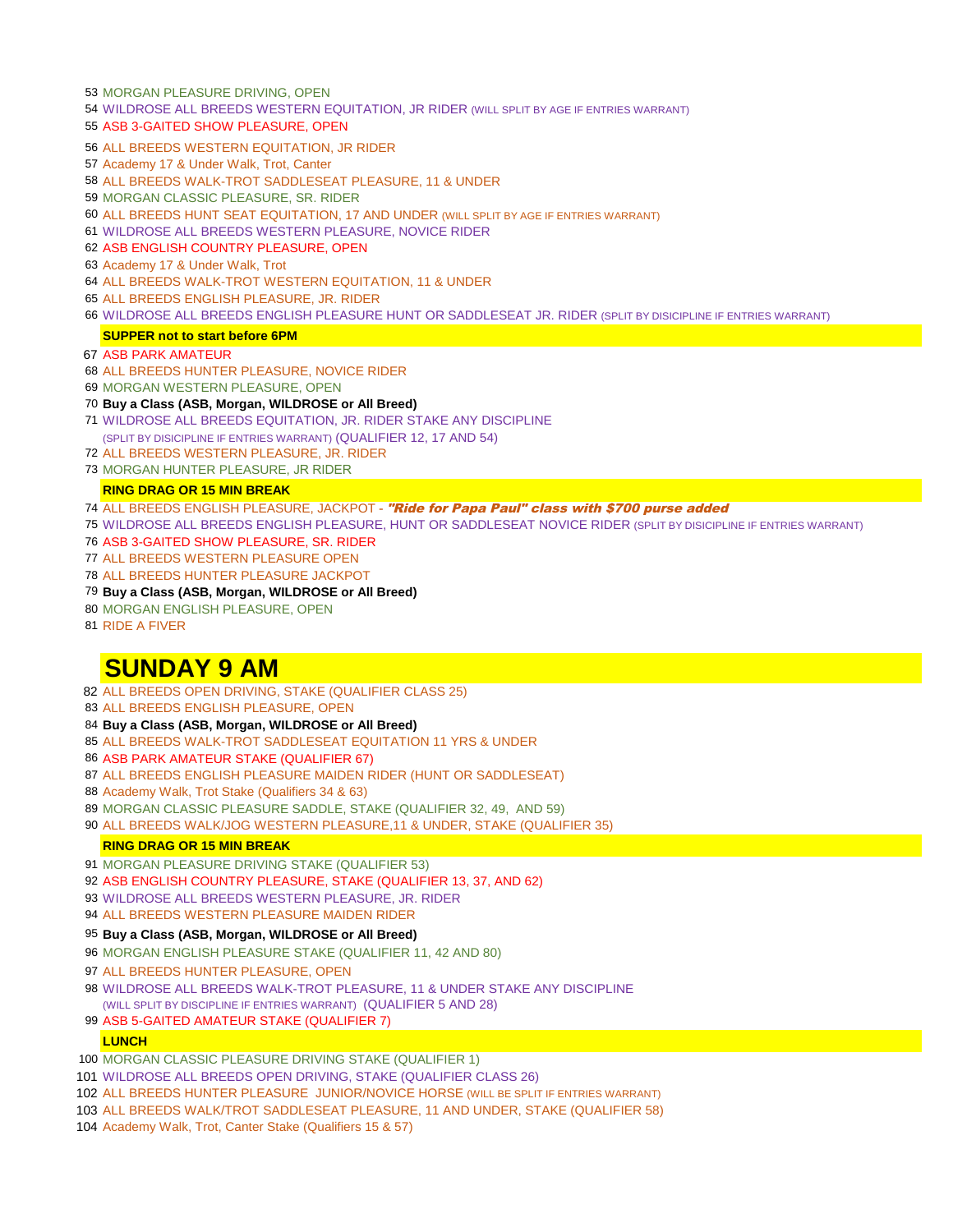- MORGAN WESTERN PLEASURE, STAKE (QUALIFIER 4, 38 AND 69)
- ALL BREEDS ENGLISH PLEASURE JUNIOR/NOVICE HORSE (WILL BE SPLIT IF ENTRIES WARRANT)
- ASB 3-GAITED SHOW PLEASURE STAKE (QUALIFIER 3, 55, AND 76)
- **Buy a Class (ASB, Morgan, WILDROSE or All Breed)**
- ALL BREEDS WESTERN EQUITATION, JR. RIDER, STAKE (QUALIFIER 56)
- ALL BREEDS WALK/TROT HUNT SEAT PLEASURE, 11 AND UNDER, STAKE (QUALIFIER 45)
- ASB PARK PLEASURE STAKE (QUALIFIER 29)
- MORGAN HUNTER PLEASURE, STAKE (QUALIFIER 16, 52, AND 73)
- WILDROSE ALL BREEDS ENGLISH PLEASURE STAKE HUNT OR SADDLESEAT (SPLIT BY DISICIPLINE IF ENTRIES WARRANT) (QUALIFIER 2, 66 AND 75)

#### **RING DRAG OR 15 MIN BREAK**

- ASB PARK HORSE STAKE (QUALIFIER 10 AND 67)
- ALL BREEDS WESTERN PLEASURE JACKPOT
- ALL BREEDS SADDLESEAT/HUNT SEAT EQUITATION, JR. RIDER STAKE (WILL SPLIT BY DISCIPLINE IF ENTRIES WARRANT) (QUALIFIER 51 AND 60)
- WILDROSE ALL BREEDS WESTERN PLEASURE, STAKE (QUALIFIER 36, 61 AND 93)
- **Buy a Class (ASB, Morgan, WILDROSE or All Breed)**
- ASB 5 GAITED OPEN STAKE (QUALIFIER 7 AND 18)
- ALL BREEDS 50/50 PLEASURE ANY DISCIPLINE
- ALL BREEDS WESTERN PLEASURE JUNIOR/NOVICE HORSE (WILL BE SPLIT IF ENTRIES WARRANT)
- WILDROSE WESTERN RIDING
- ALL BREEDS RANCH RIDING AMATUER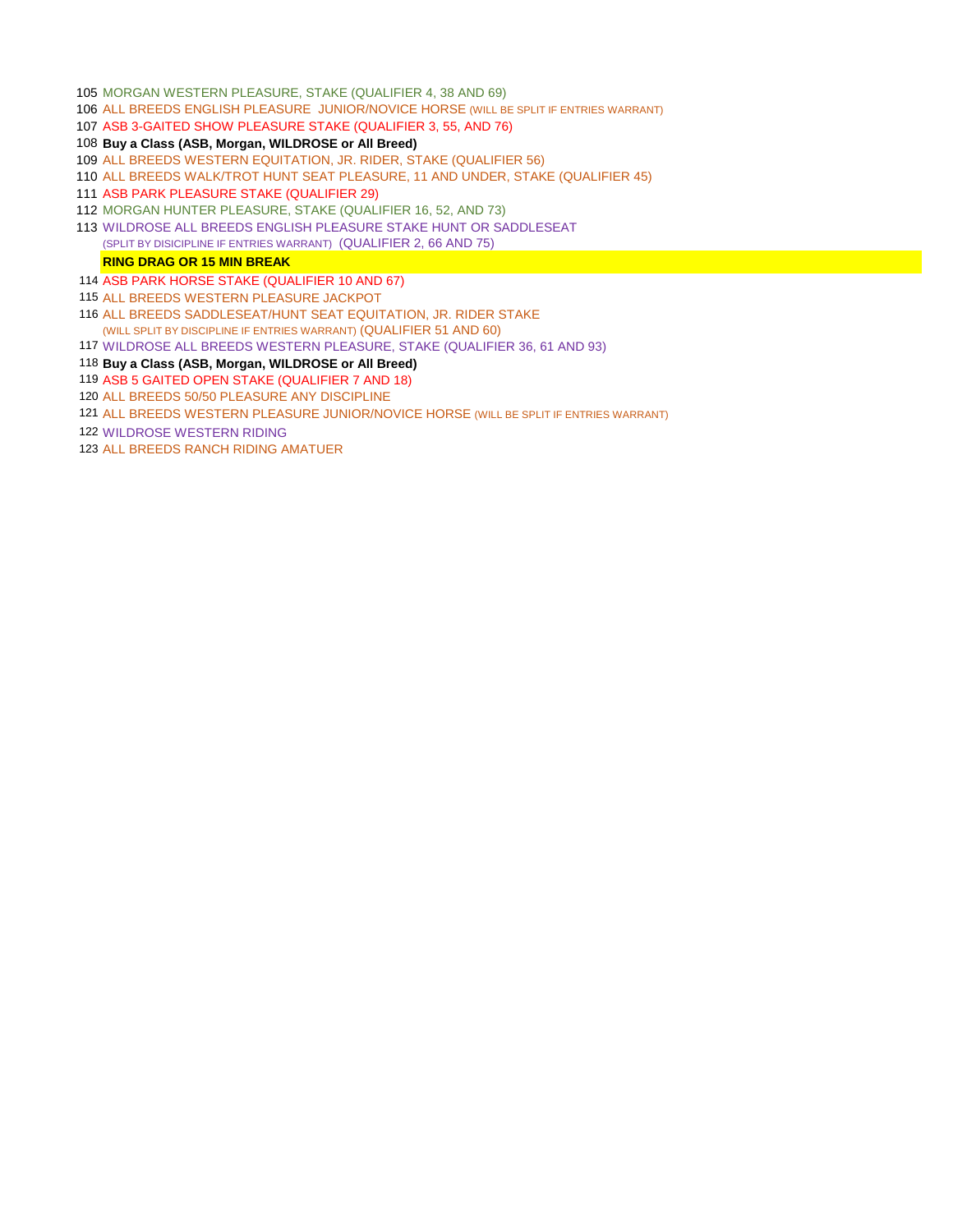# **Schedule by Division**

### **ACADEMY**

- Academy Adult Walk, Trot, Canter
- Academy Adult Walk, Trot
- Academy 17 & Under Walk, Trot, Canter Equitation
- Academy 17 & Under Walk, Trot Equitation
- Academy 17 & Under Walk, Trot, Canter
- Academy 17 & Under Walk, Trot
- Academy Walk, Trot Stake (Qualifiers 34 & 63)
- Academy Walk, Trot, Canter Stake (Qualifiers 15 & 57)

# **ALL BREEDS MISC.**

- ALL BREEDS SHOWMANSHIP, 17 & UNDER (WILL SPLIT BY AGE IF ENTRIES WARRANT)
- ALL BREEDS LEAD LINE, 6 YEARS AND UNDER
- ALL BREEDS ASSISTED WALK-TROT/JOG PLEASURE, 11 & UNDER (NO CROSS ENTRY WITH ANY OTHER CLASS EXCEPT LEADLINE)
- RIDE A FIVER
- ALL BREEDS 50/50 PLEASURE ANY DISCIPLINE
- ALL BREEDS RANCH RIDING AMATUER
- ALL BREEDS RANCH RIDING OPEN

## **ALL BREEDS ENGLISH PLEASURE**

- ALL BREEDS ENGLISH PLEASURE, SR. RIDER
- ALL BREEDS ENGLISH PLEASURE, NOVICE RIDER
- ALL BREEDS ENGLISH PLEASURE, JR. RIDER
- ALL BREEDS ENGLISH PLEASURE, JACKPOT "Ride for Papa Paul" class with \$700 purse added
- ALL BREEDS ENGLISH PLEASURE, OPEN
- ALL BREEDS ENGLISH PLEASURE MAIDEN RIDER (HUNT OR SADDLESEAT)
- ALL BREEDS ENGLISH PLEASURE JUNIOR/NOVICE HORSE
	- (WILL BE SPLIT IF ENTRIES WARRANT)

## **ALL BREEDS EQUITATION**

- ALL BREEDS SADDLE SEAT EQUITATION 17 YEARS AND UNDER (WILL SPLIT BY AGE IF ENTRIES WARRANT)
- ALL BREEDS WESTERN EQUITATION, JR RIDER
- ALL BREEDS HUNT SEAT EQUITATION, 17 AND UNDER (WILL SPLIT BY AGE IF ENTRIES WARRANT)
- ALL BREEDS WESTERN EQUITATION, JR. RIDER, STAKE (QUALIFIER 56)
- ALL BREEDS SADDLESEAT/HUNT SEAT EQUITATION, JR. RIDER STAKE (QUALIFIER 51 AND 60)

## **ALL BREEDS HUNTER PLEASURE**

- ALL BREEDS HUNTER PLEASURE, JR RIDER
- ALL BREEDS HUNTER PLEASURE, SENIOR RIDER
- ALL BREEDS HUNTER PLEASURE, NOVICE RIDER
- ALL BREEDS HUNTER PLEASURE JACKPOT
- ALL BREEDS HUNTER PLEASURE, OPEN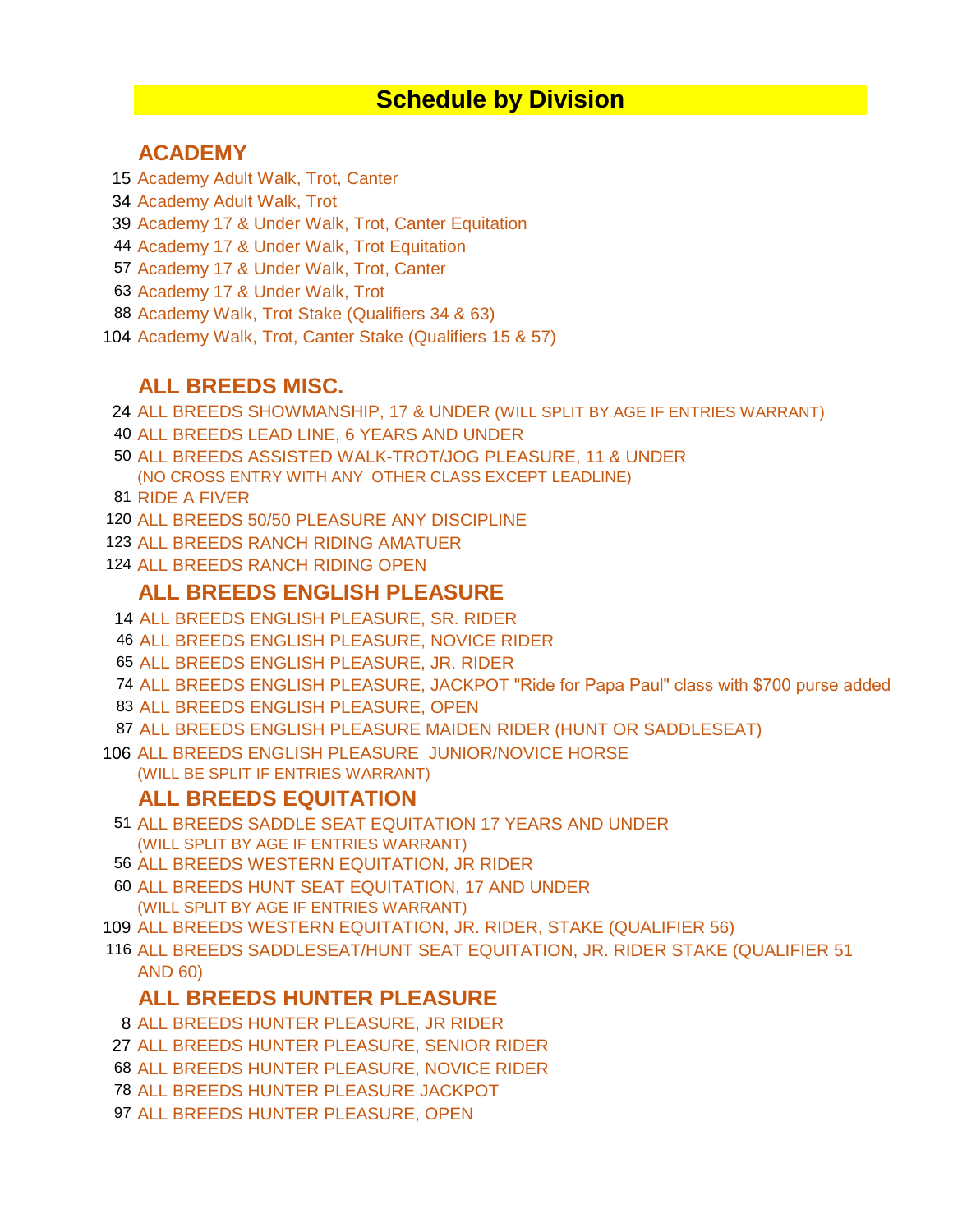ALL BREEDS HUNTER PLEASURE JUNIOR/NOVICE HORSE (WILL BE SPLIT IF ENTRIES WARRANT)

### **ALL BREEDS DRIVING**

- ALL BREEDS OPEN DRIVING
- ALL BREEDS OPEN DRIVING, STAKE (QUALIFIER CLASS 25)

### **ALL BREEDS WALK AND TROT/JOG**

- ALL BREEDS WALK-TROT HUNT SEAT EQUITATION 11 YRS & UNDER
- ALL BREEDS WALK/JOG WESTERN PLEASURE, 11 & UNDER
- ALL BREEDS WALK-TROT HUNT SEAT PLEASURE, 11 & UNDER
- ALL BREEDS WALK-TROT SADDLESEAT PLEASURE, 11 & UNDER
- ALL BREEDS WALK-TROT WESTERN EQUITATION, 11 & UNDER
- ALL BREEDS WALK-TROT SADDLESEAT EQUITATION 11 YRS & UNDER
- ALL BREEDS WALK/JOG WESTERN PLEASURE,11 & UNDER, STAKE (QUALIFIER 35)
- ALL BREEDS WALK/TROT SADDLESEAT PLEASURE, 11 AND UNDER, STAKE (QUALIFIER 58)
- ALL BREEDS WALK/TROT HUNT SEAT PLEASURE, 11 AND UNDER, STAKE (QUALIFIER 45)

## **ALL BREEDS WESTERN PLEASURE**

- ALL BREEDS WESTERN PLEASURE, NOVICE RIDER
- ALL BREEDS WESTERN PLEASURE SR. RIDER
- ALL BREEDS WESTERN PLEASURE, JR. RIDER
- ALL BREEDS WESTERN PLEASURE OPEN
- ALL BREEDS WESTERN PLEASURE MAIDEN RIDER
- ALL BREEDS WESTERN PLEASURE JACKPOT
- ALL BREEDS WESTERN PLEASURE JUNIOR/NOVICE HORSE (WILL BE SPLIT IF ENTRIES WARRANT)

# **ASB SHOW PLEASURE**

- ASB 3-GAITED SHOW PLEASURE, JR RIDER
- ASB 3-GAITED SHOW PLEASURE, OPEN
- ASB 3-GAITED SHOW PLEASURE, SR. RIDER
- ASB 3-GAITED SHOW PLEASURE STAKE (QUALIFIER 3, 55, AND 76)

# **ASB FIVE GAITED**

- ASB 5-GAITED, OPEN
- ASB 5 GAITED OPEN STAKE (QUALIFIER 7 AND 18)
	- ASB 5-GAITED, AMATEUR
- ASB 5-GAITED AMATEUR STAKE (QUALIFIER 7)

## **ASB COUNTRY PLEASURE**

- ASB ENGLISH COUNTRY PLEASURE, JR. RIDER
- ASB ENGLISH COUNTRY PLEASURE, SR. RIDER
- ASB ENGLISH COUNTRY PLEASURE, OPEN
- ASB ENGLISH COUNTRY PLEASURE, STAKE (QUALIFIER 13, 37, AND 62)

### **IN HAND**

ASB IN-HAND, ANY AGE (WILL SPLIT BY AGE IF ENTRIES WARRANT)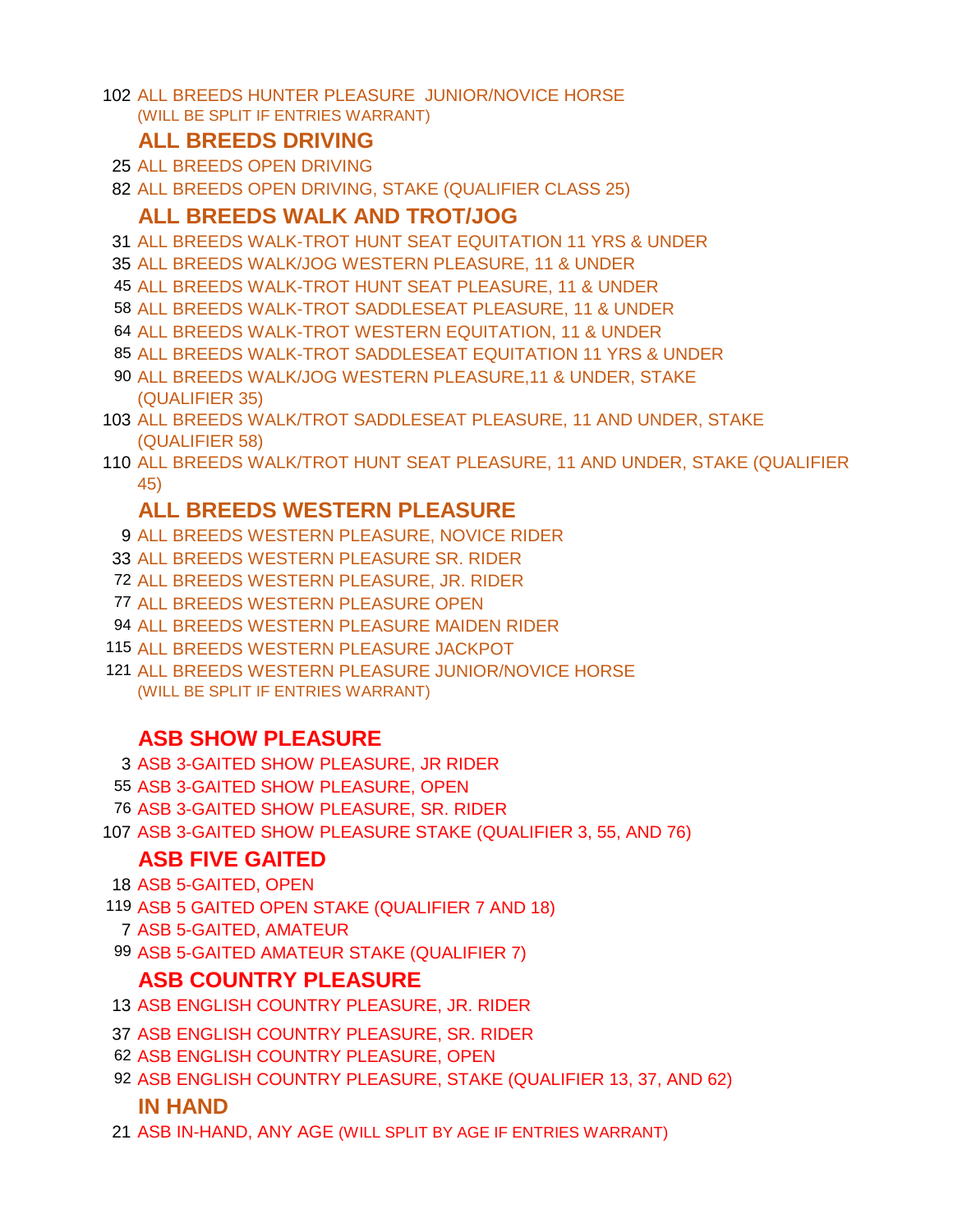MORGAN IN-HAND ANY AGE (WILL SPLIT BY AGE IF ENTRIES WARRANT)

### **ASB PARK**

- ASB PARK AMATEUR
- ASB PARK AMATEUR STAKE (QUALIFIER 67)
- ASB PARK HORSE, OPEN
- ASB PARK HORSE STAKE (QUALIFIER 10 AND 67)

### **ASB PARK PLEASURE**

 ASB PARK PLEASURE, OPEN ASB PARK PLEASURE STAKE (QUALIFIER 29)

## **Buy a Class**

 **Buy a Class (ASB, Morgan, WILDROSE or All Breed) Buy a Class IN HAND CLASS ONLY (ASB, Morgan, WILDROSE or All Breed) Buy a Class (ASB, Morgan, WILDROSE or All Breed) Buy a Class (ASB, Morgan, WILDROSE or All Breed) Buy a Class (ASB, Morgan, WILDROSE or All Breed) Buy a Class (ASB, Morgan, WILDROSE or All Breed) Buy a Class (ASB, Morgan, WILDROSE or All Breed) Buy a Class (ASB, Morgan, WILDROSE or All Breed) Buy a Class (ASB, Morgan, WILDROSE or All Breed) Buy a Class (ASB, Morgan, WILDROSE or All Breed)**

### **MORGAN DRIVING**

MORGAN CLASSIC PLEASURE DRIVING

- MORGAN CLASSIC PLEASURE DRIVING STAKE (QUALIFIER 1)
- MORGAN PLEASURE DRIVING, OPEN
- MORGAN PLEASURE DRIVING STAKE (QUALIFIER 53)

### **MORGAN CLASSIC PLEASURE**

- MORGAN CLASSIC PLEASURE, JR. RIDER
- MORGAN CLASSIC PLEASURE SADDLE, OPEN
- MORGAN CLASSIC PLEASURE, SR. RIDER
- MORGAN CLASSIC PLEASURE SADDLE, STAKE (QUALIFIER 32, 49, AND 59)

### **MORGAN ENGLISH PLEASURE**

- MORGAN ENGLISH PLEASURE, JR. RIDER
- MORGAN ENGLISH PLEASURE,SR. RIDER
- MORGAN ENGLISH PLEASURE, OPEN
- MORGAN ENGLISH PLEASURE STAKE (QUALIFIER 11, 42 AND 80)

## **MORGAN HUNTER PLEASURE**

- MORGAN HUNTER PLEASURE, SR. RIDER
- MORGAN HUNTER PLEASURE, JR. RIDER
- MORGAN HUNTER PLEASURE, OPEN
- MORGAN HUNTER PLEASURE, STAKE (QUALIFIER 16, 52, AND 73)

### **MORGAN WESTERN PLEASURE**

MORGAN WESTERN PLEASURE, SR. RIDER